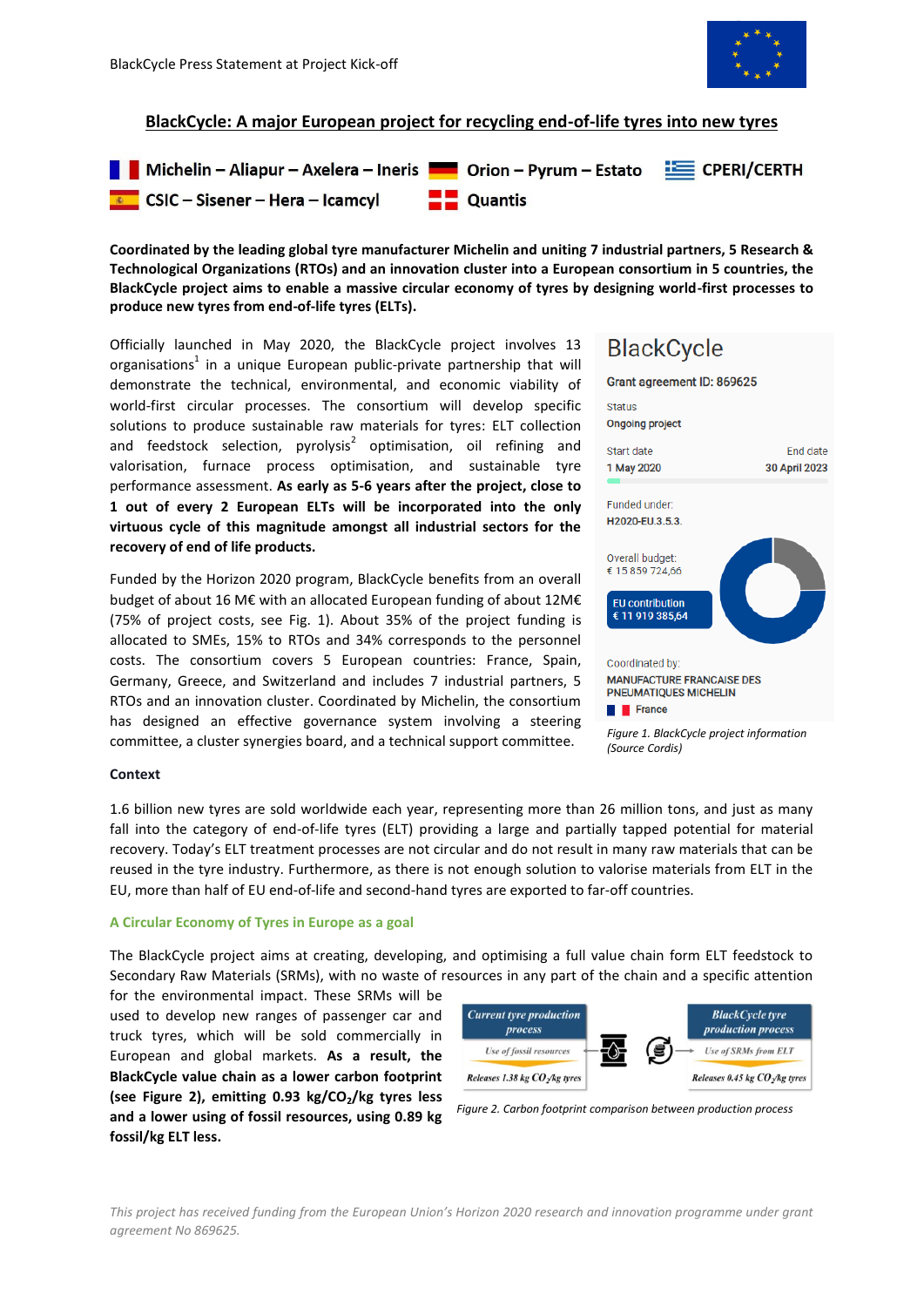

By offering an economically and environmentally viable alternative, BlackCycle will reduce the export of end of life tyres. By relocating end-of-life tyre management and transformation within the EU, BlackCycle is expected to create sustainable jobs inside the EU.

## **Communication contacts**

## **Michelin**

Hervé Erschler | Press Relations Michelin Group +33 6 70 47 85 04 | [herve.erschler@michelin.com](mailto:herve.erschler@michelin.com)

## **Orion Engineered Carbons**

Dirk Rechenbach | Vice President Marketing Business Line Rubber +49 151 120 28 200 | [dirk.rechenbach@orioncarbons.com](mailto:dirk.rechenbach@orioncarbons.com)

## **Pyrum Innovations**

Pascal Klein | MBA +49 6831 95948 0| [pascal.klein@pyrum.net](mailto:pascal.klein@pyrum.net)

## **Quantis**

Christina Papadimitriou | Sustainability Consultant +41 21 35 35 910 | [christina.papadimitriou@quantis-intl.com](mailto:christina.papadimitriou@quantis-intl.com)

## **CSIC-Instituto de Carboquimica (ICB)**

Ramon Murillo | Scientific Researcher and leader of the Environmental Research Group +34 976 733 977 | [ramon.murillo@csic.es](mailto:ramon.murillo@csic.es)

## **CPERI/CERTH**

Elli Heracleous | Associate Professor +30 2310 498 345 | [eheracle@certh.gr](mailto:eheracle@certh.gr)

## **Sisener Ingenieros SL**

Pablo Gonzalez | Thermal Department Manager +34 91 658 68 38 | [pgonzalez@sisener.com](mailto:pgonzalez@sisener.com)

## **Aliapur**

Stéphanie Lafond | Communication Director +33 6 14 48 15 42 | [slafond@aliapur.fr](mailto:slafond@aliapur.fr)

## **Estato Umweltservice GmbH**

Alexander Prokein | CEO +49 9 61 3 06 52 27 | [Alexander.Prokein@estato-umweltservice.de](mailto:Alexander.Prokein@estato-umweltservice.de)

## **HERA Holding**

Javier Lacoma | International Business Manager +34 932 051 010 | [javier.lacoma@heraholding.com](mailto:javier.lacoma@heraholding.com)

## **AXELERA**

Laura-Mia Grevon | Communication & Event manager +33 7 72 00 67 89 | [laura.grevon@axelera.org](mailto:laura.grevon@axelera.org)

## **Ineris**

Karine Grimault | Press & media relations officer + 33 6 49 33 49 60 | [Karine.GRIMAULT@ineris.fr](mailto:Karine.GRIMAULT@ineris.fr)

## **Fundacion ICAMCYL**

Santiago Cuesta | General Director +34 987 440 481 | [comunicacion@icamcyl.com](mailto:comunicacion@icamcyl.com)